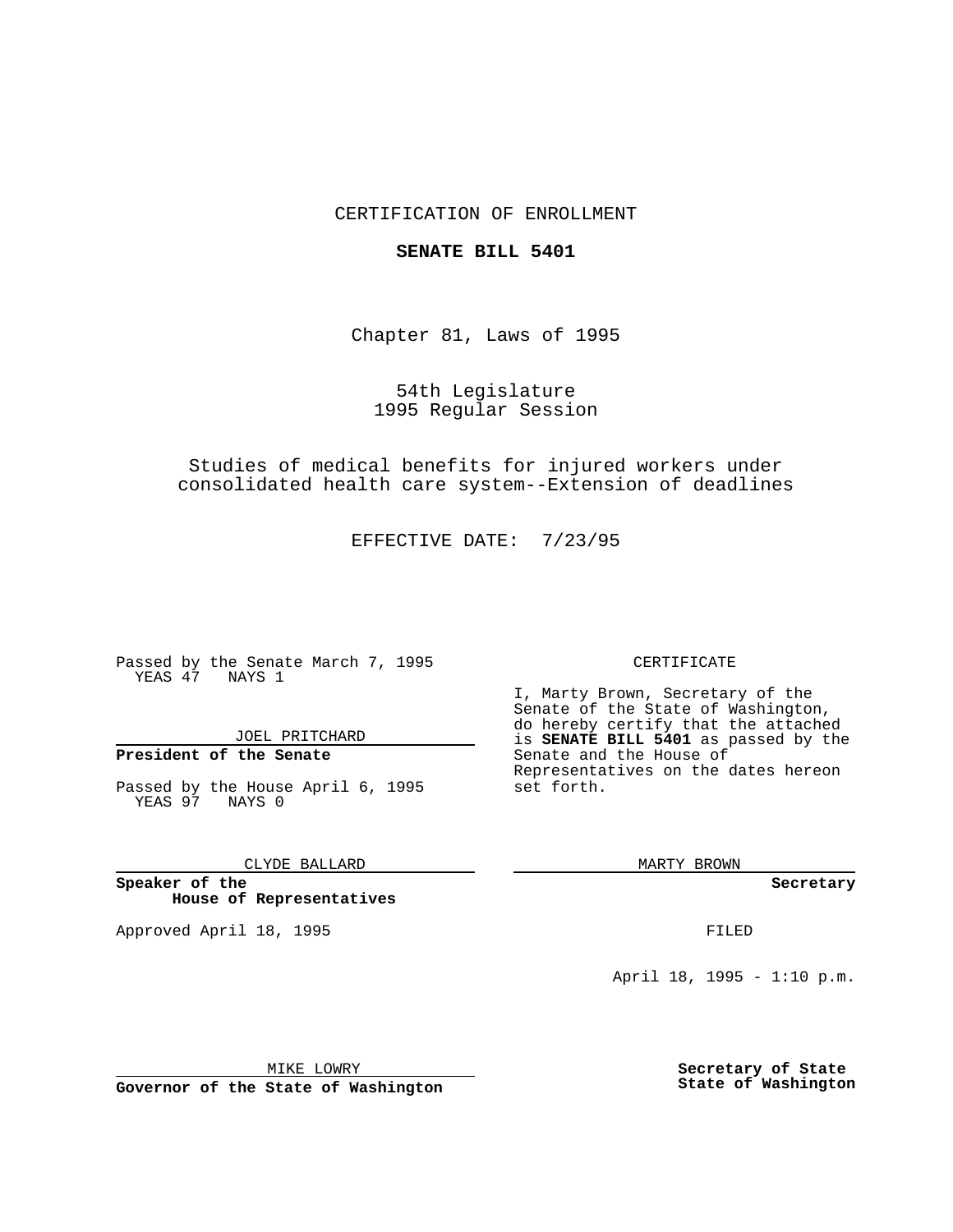# **SENATE BILL 5401** \_\_\_\_\_\_\_\_\_\_\_\_\_\_\_\_\_\_\_\_\_\_\_\_\_\_\_\_\_\_\_\_\_\_\_\_\_\_\_\_\_\_\_\_\_\_\_

\_\_\_\_\_\_\_\_\_\_\_\_\_\_\_\_\_\_\_\_\_\_\_\_\_\_\_\_\_\_\_\_\_\_\_\_\_\_\_\_\_\_\_\_\_\_\_

Passed Legislature - 1995 Regular Session

### **State of Washington 54th Legislature 1995 Regular Session**

**By** Senators Quigley, Winsley, Moyer and C. Anderson; by request of Department of Labor & Industries

Read first time 01/23/95. Referred to Committee on Health & Long-Term Care.

1 AN ACT Relating to extending deadlines for studies of medical 2 benefits for injured workers under a consolidated health care system; 3 and amending RCW 43.72.850 and 43.72.860.

4 BE IT ENACTED BY THE LEGISLATURE OF THE STATE OF WASHINGTON:

5 **Sec. 1.** RCW 43.72.850 and 1993 c 492 s 485 are each amended to 6 read as follows:

7 On or before January 1, 1995, and January 1, 1996, the health services commission, in coordination with the department of labor and industries and the workers' compensation advisory committee, shall 10 study and make an interim report, and on or before January 1,  $((1.996))$ 11 1997, a final report, to the governor and appropriate committees of the legislature on the provision of medical benefits for injured workers under a consolidated health care system. The study shall include a review of options and recommendations for modifying the industrial insurance system to provide medical services for injured workers in a more cost-effective manner under a consolidated system, and may include consideration of the purchase of industrial insurance medical benefits through the health care authority or the inclusion of industrial insurance medical benefits in the services offered by certified health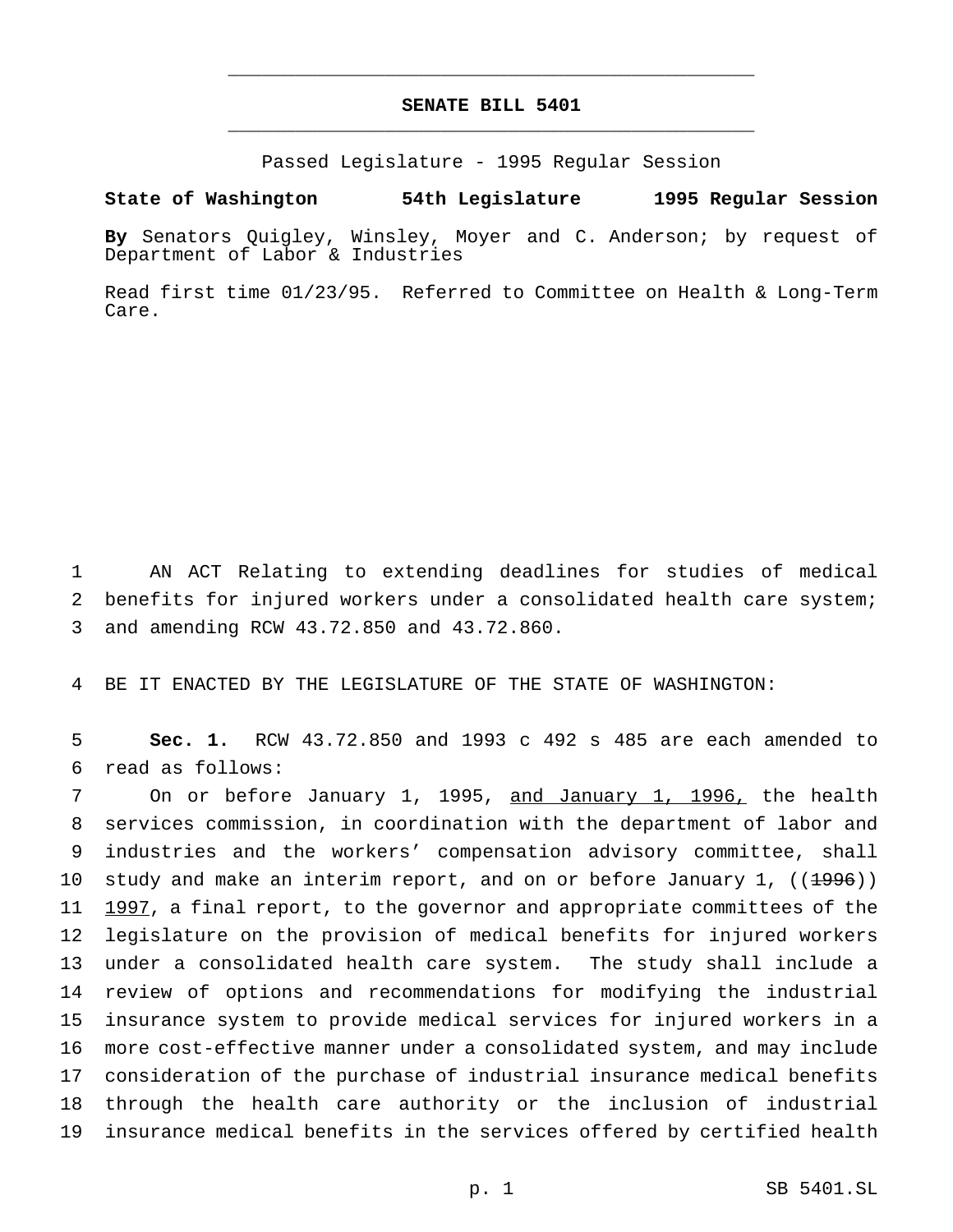plans or other appropriate options. The commission should also give consideration to at least the following issues: The use of managed care and the effect of managed care options on the injured workers' choice of health services provider; the potential cost savings or other impacts of various consolidation options; the benefit structure required under industrial insurance; the potential for consolidation to meet or exceed existing medical cost management of the medical aid fund; the impact of separating the medical management of claims from the disability management of claims; the relationship between return- to-work efforts, medical services, and disability prevention; the relationship between medical services and rehabilitation services; and the effects of the quasi-judicial system that determines industrial insurance rights and obligations. In addition, the final report shall include a proposed plan and timeline for including the medical benefits of the industrial insurance system in the services offered by certified health plans. The proposed plan shall assure that:

 (1) The plan shall not take effect until at least ninety-seven percent of state residents have access to the uniform benefits package as required in chapter 492, Laws of 1993;

 (2) The uniform benefits package of the certified health plan will provide benefits for injured workers that are at least equivalent to the medical benefits provided to injured workers under Title 51 RCW as determined by the department of labor and industries as of the effective date of the plan, including payments for services that are ancillary to industrial insurance medical benefits, such as but not limited to medical examinations for permanent disabilities;

 (3) Other nonmedical benefits required to be provided under Title 51 RCW, such as but not limited to total or partial disability benefits or vocational rehabilitation benefits, are not affected;

 (4) Employers who do not choose to become certified health plans under chapter 492, Laws of 1993, will continue to be required to provide industrial insurance medical benefits under Title 51 RCW;

 (5) Employees participating in the plan shall not be required to pay deductibles, copayments, or other point of service charges for services related to industrial insurance injuries or diseases, such costs to be paid by the department of labor and industries or self-insured employer, as applicable;

 (6) The plan includes a mechanism to return to workers and employers, in equal shares, any savings that are realized in the costs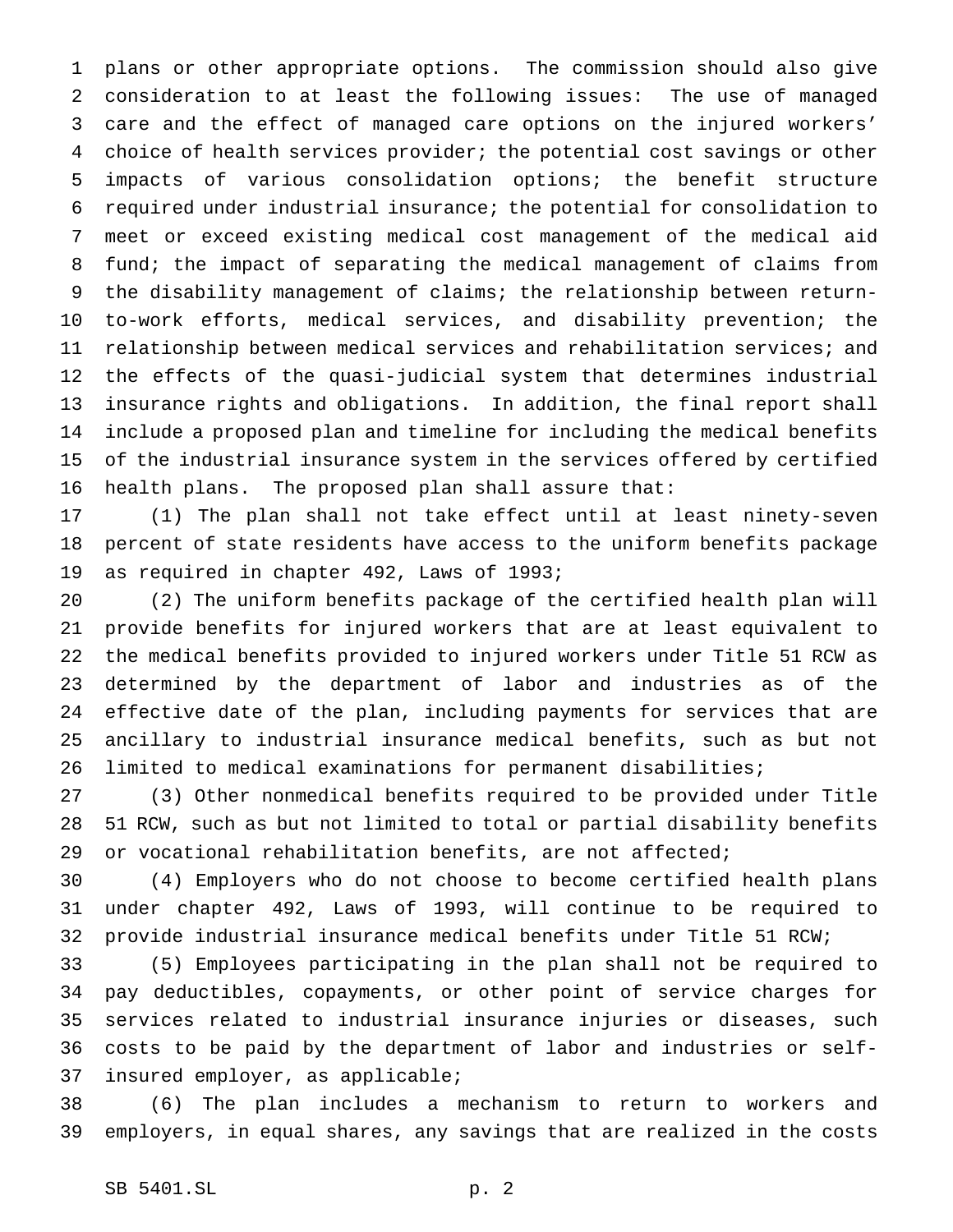of medical services for injured workers, as identified by the department of labor and industries;

 (7) The majority of the employer's employees or, if the employees are represented for collective bargaining purposes, the exclusive bargaining representative voluntarily agree to the employer's participation in the plan.

 **Sec. 2.** RCW 43.72.860 and 1993 c 492 s 486 are each amended to read as follows:

 (1) The department of labor and industries, in consultation with the workers' compensation advisory committee, may conduct pilot projects to purchase medical services for injured workers through managed care arrangements. The projects shall assess the effects of managed care on the cost and quality of, and employer and employee satisfaction with, medical services provided to injured workers.

 (2) The pilot projects may be limited to specific employers. The implementation of a pilot project shall be conditioned upon a participating employer and a majority of its employees, or, if the employees are represented for collective bargaining purposes, the exclusive bargaining representative, voluntarily agreeing to the terms of the pilot. Unless the project is terminated by the department, both the employer and employees are bound by the project agreements for the duration of the project.

 (3) Solely for the purpose and duration of a pilot project, the specific requirements of Title 51 RCW that are identified by the department as otherwise prohibiting implementation of the pilot project shall not apply to the participating employers and employees to the extent necessary for conducting the project. Managed care arrangements for the pilot projects may include the designation of doctors responsible for the care delivered to injured workers participating in the projects.

31 (4) The projects shall conclude no later than January 1, 1997. The department shall make an interim report on the projects to the governor 33 and appropriate committees of the legislature on or before October 1, 34 1996. The department shall present the final results of the pilot 35 projects and any final recommendations related to the projects to the governor and appropriate committees of the legislature on or before 37 ((October 1, 1996)) April 1, 1997.